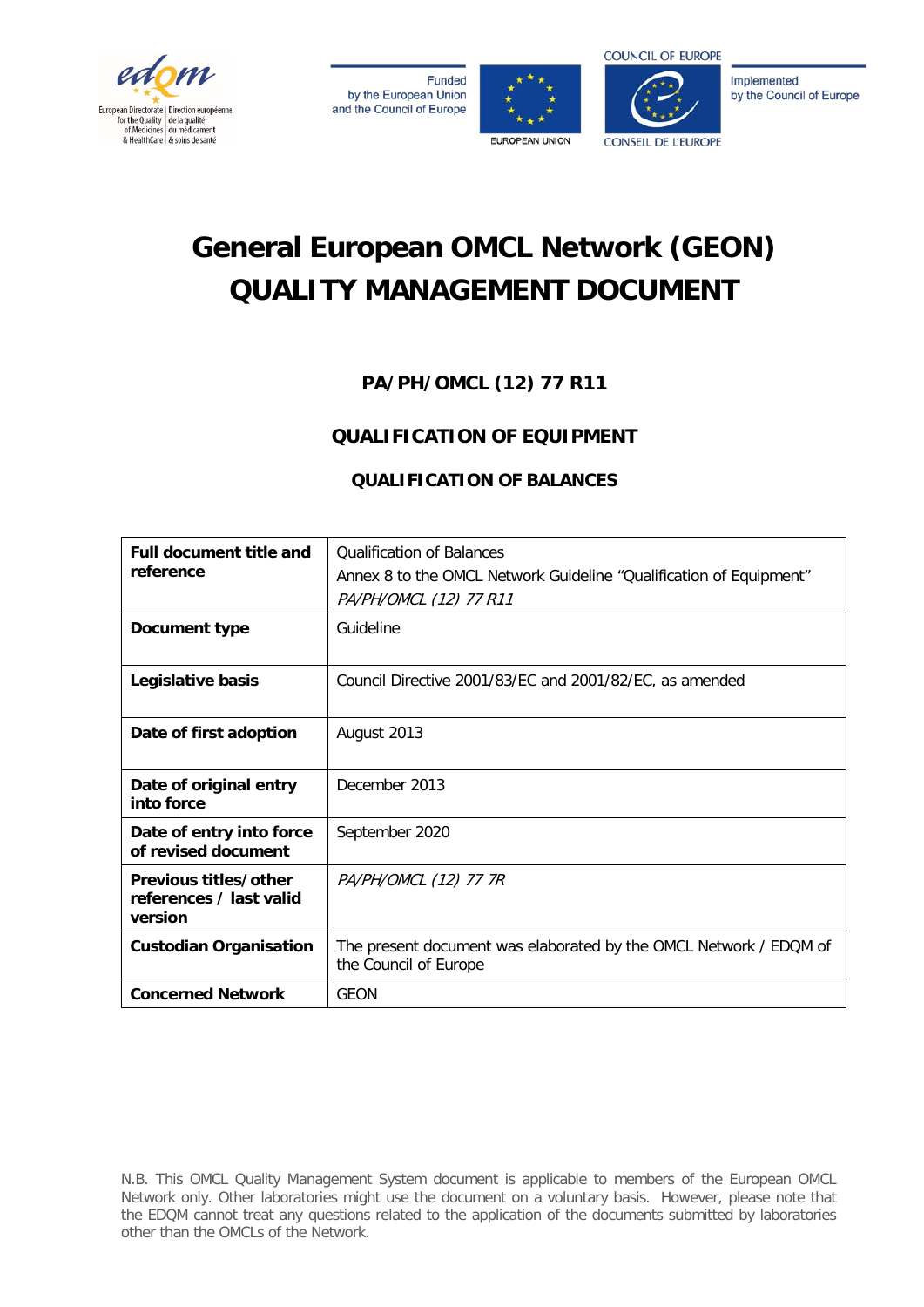## **ANNEX 8 OF THE OMCL NETWORK GUIDELINE**

## **"QUALIFICATION OF EQUIPMENT"**

#### **QUALIFICATION OF BALANCES**

Note: Mandatory requirements in this annex are defined using the terms "shall" or "must". The use of "should" indicates a recommendation. For these parts of the text other appropriately justified approaches are acceptable. The term "can" indicates a possibility or an example with non-binding character.

#### **INTRODUCTION**

This document is the 8th Annex to the core document "Qualification of Equipment", and it should be used in combination with it when planning, performing and documenting the qualification process of balances.

The core document "Qualification of Equipment" contains the general introduction and Levels I and II of qualification, common to all types of instruments. The present Annex 8 contains a general introduction and requirements for balances (electronic - digital) used in OMCLs for physicochemical and biological tests (Table 1).

Table 1 - Types of balances considered in this guideline:

| Ordinary balance name      | Resolution    |
|----------------------------|---------------|
| Ultra - Micro Balances     | $0.1 \mu g$   |
| Micro Balances             | $1 \mu$ g     |
| Semi-micro Balances        | $0.01$ mg     |
| <b>Analytical Balances</b> | $0.1$ mg      |
| <b>Precision Balances</b>  | $100 - 1$ mg  |
| <b>Technical Balances</b>  | $1 g - 0.1 g$ |

The classification is based on technical data from several manufacturers of balances.

Level III and IV qualifications must be carried out, being an ISO 17025 requirement [1].

Requirements (i.e. parameters to be checked) given in bold should be applied; however, other appropriately justified approaches are acceptable. Level IV exemplary procedures provided in this document have non-binding character. They can be helpful when carrying out the required qualification. Nevertheless, it is left to the professional judgement and background experience of each OMCL to decide on the most relevant procedures to be undertaken in order to give evidence that their balances are working properly and are suitable for their intended use.

If the qualification is performed by the OMCL, the operators shall have the necessary technical expertise to take into account the environmental conditions or any other parameter that may influence the result of the calibration and its associated uncertainty.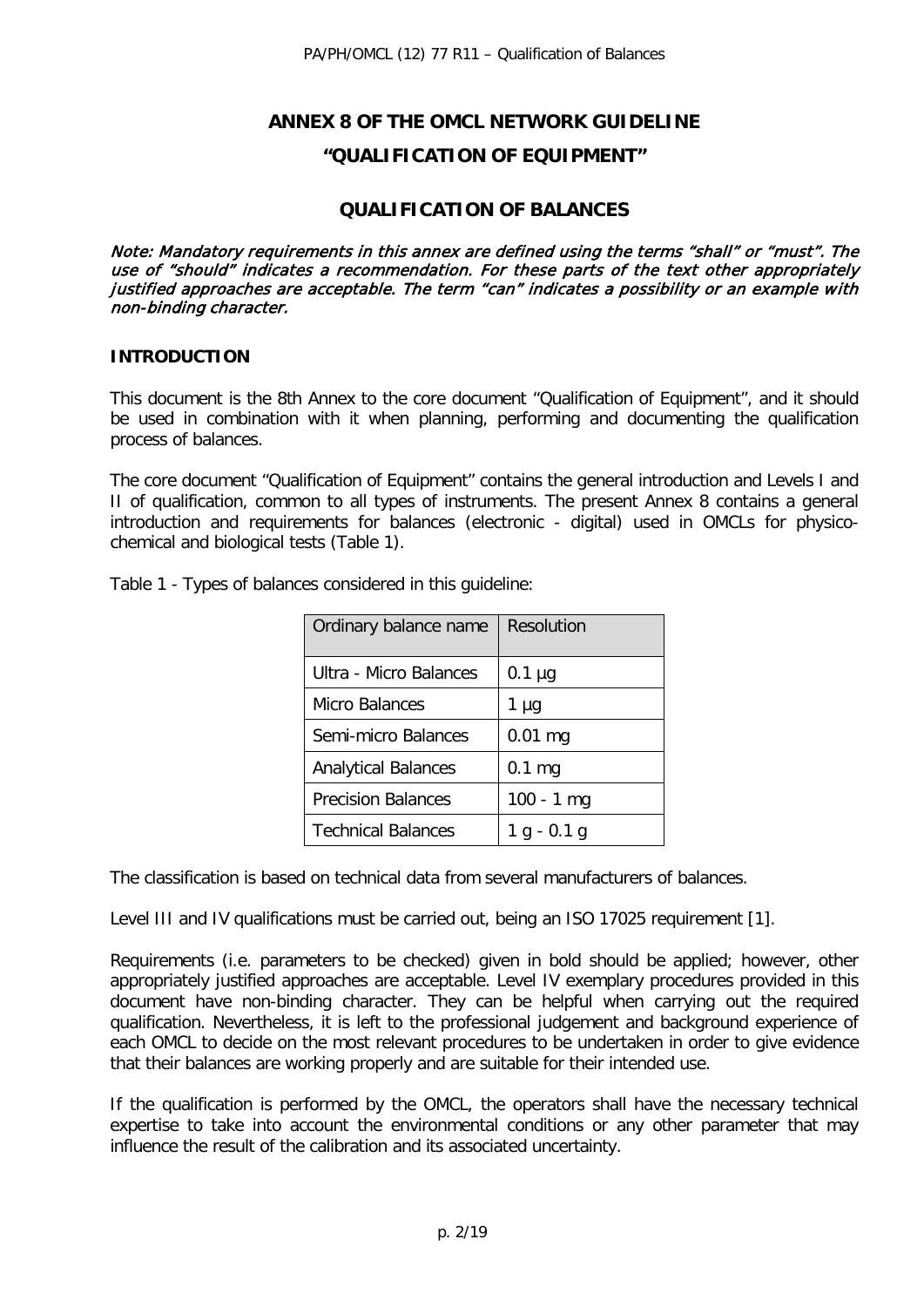#### **GENERAL RECOMMENDATIONS**

#### **1) Environmental conditions**

The location (room, bench, ...) and the conditions (temperature, relative humidity, barometric pressure, electrostatic and magnetic properties, airflow, vibrations, dust, direct sunlight ...) in which the balance are used should be appropriate for the type of balance, in accordance with the manufacturer's specification, and documented. Level III qualification shall be performed under monitored environmental conditions which represent the operational working conditions (normal conditions of use). Records of monitored environmental conditions that may affect the calibration operation (temperature and optionally relative humidity and barometric pressure) shall be included in the certificate.

If additional devices (e.g. printers, computers) are used for recording indications of the weighing instruments they shall be clearly identified by the user and documented.

#### **2) General set-up - before use/calibration of the balance**

- a) Visual inspection of the balance (identification, labelling, contamination, damage, levelling) in order to ensure the condition of the instrument is suitable;
- b) Warming-up the balance for a minimum time as specified by the manufacturer;
- c) Adjustment with external or built-in weights (for instruments intended to be adjusted before use).

#### **3) Selection of weights (test loads) for qualification of balances**

The selection of the weights (test loads) should be in accordance with the relevant OIML recommendations [2]. Level III qualification shall be performed using standard weights; however for tests of a comparative nature (e.g. repeatability and eccentricity) and for level IV qualification other test loads may be used.

Standard weights used for calibration of balances shall be calibrated by a provider that is accredited according to ISO 17025. The maintenance of the metrological properties of standard weights shall be ensured by periodical re-calibration and/or verification of documents. The international recommendation OIML R 111-1 specifies requirements for the standard weights, depending on their mass and accuracy class:

- *metrological requirements* (maximum permissible errors on verification/inspection, expanded uncertainty and conventional mass);
- *technical requirements* (shape, structure, material, magnetic properties, density, surface conditions, adjustment, marking and presentation);
- *requirements for metrological control* (calibration, re-calibration and verification).

Other test loads should be made of a material, shape and structure that allows easy handling, suitable positioning on the balance. Their mass must remain constant over the full period of use for calibration.

Each test load (standard weights and other test loads) shall be:

- uniquely identified;
- clean and, if necessary, wiped according to the manual's instruction or according to OIML R 111-1 recommendations;
- handled with care: forceps/tweezers should be used for smaller weights and cotton gloves for larger weights and they are not to be touched with bare hands.

The class of the weights used in the procedure for calibration of balances shall be chosen depending on the Maximum Permissible Error (MPE) of the balance. MPE of the balance is defined by the laboratory, on the basis of the type of the balance and according to the uncertainty of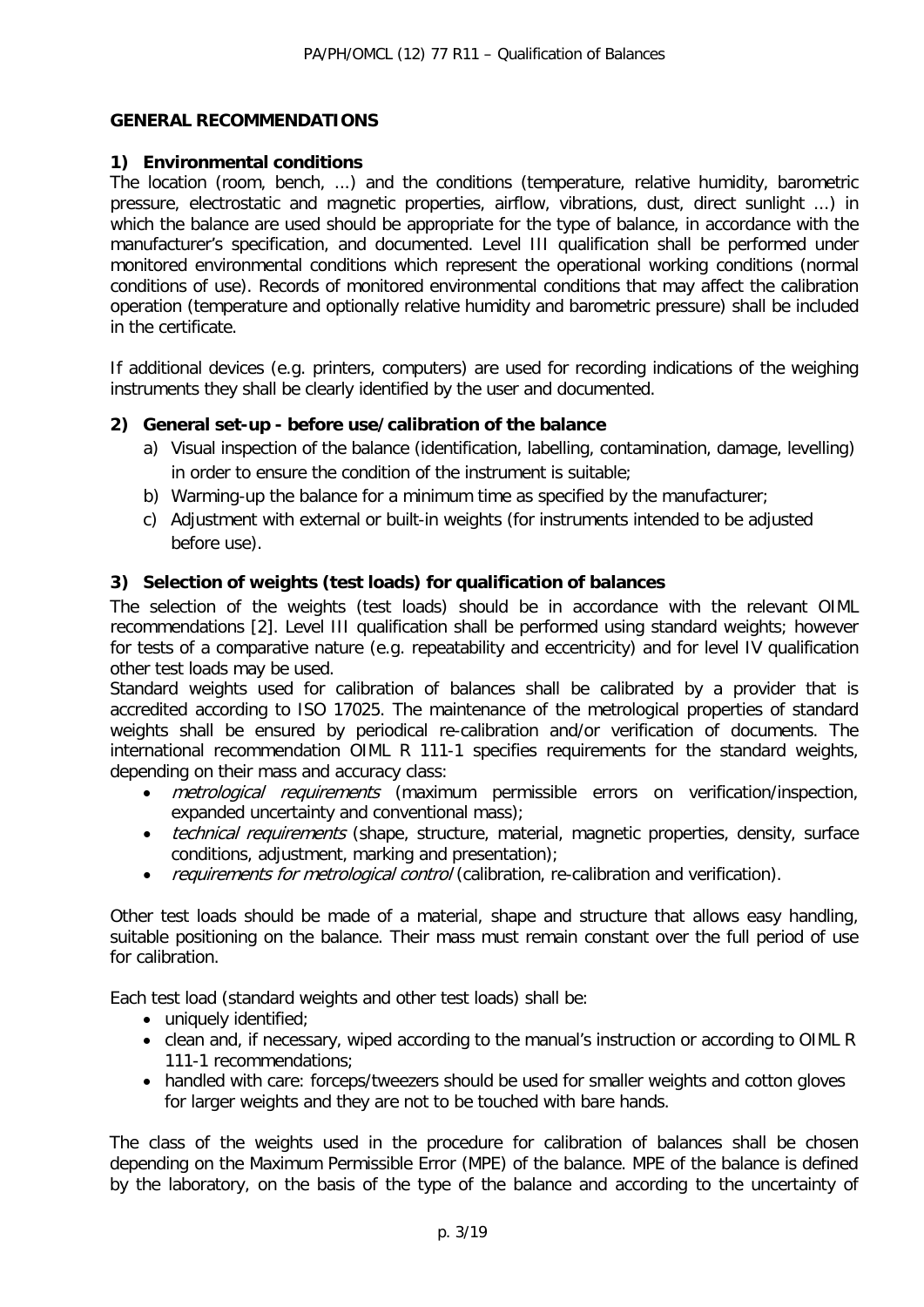weighing targeted by the laboratory, or according to the uncertainty of weighing targeted by the laboratory.

According to Euramet, the maximum permissible errors or the uncertainties of calibration of the standard weights shall be compatible with the scale interval d of the instrument and/or the needs of the client regarding uncertainty of calibration of the instrument [3].

If selection of the weights for calibration of the balance is based on nominal value of the mass of the standard weight used for calibration, then the MPE of the weight (Table 2) shall not be greater than the MPE of the balance divided by 3:

$$
MPE Weight \leq \frac{MPE balance}{3}
$$

If selection of weights is made using conventional mass of the standard weight given in the calibration certificate of the standard weight, then the expanded uncertainty of calibration of the weight  $(U_{CW}$ , stated in the calibration certificate) shall not be greater than the MPE of the balance divided by 3:

$$
U_{CW} \leq \frac{MPE_{balance}}{3}
$$

| Table 2 Maximum permissible errors for weights ( $\pm \delta_m$ in mg) |  |  |  |
|------------------------------------------------------------------------|--|--|--|
|                                                                        |  |  |  |

|                          |       | Maximum permissible errors for weights $(\pm \delta m)$ in mg) |             |             |         |         |         |                                                                     |           |
|--------------------------|-------|----------------------------------------------------------------|-------------|-------------|---------|---------|---------|---------------------------------------------------------------------|-----------|
| <b>Nominal</b><br>value* |       | Class $E_1$ Class $E_2$                                        | Class $F_1$ | Class $F_2$ |         |         |         | Class $M_1$ Class $M_{1-2}$ Class $M_2$ Class $M_{2-3}$ Class $M_3$ |           |
| 5 000 kg                 |       |                                                                | 25 000      | 80 000      | 250 000 | 500 000 | 800 000 | 1 600 000                                                           | 2 500 000 |
| 2 000 kg                 |       |                                                                | 10 000      | 30 000      | 100 000 | 200 000 | 300 000 | 600 000                                                             | 1 000 000 |
| $1000 \text{ kg}$        |       | 1600                                                           | 5 000       | 16 000      | 50 000  | 100 000 | 160 000 | 300 000                                                             | 500 000   |
| 500 kg                   |       | 800                                                            | 2 500       | 8 0 0 0     | 25 000  | 50 000  | 80 000  | 160 000                                                             | 250 000   |
| $200 \text{ kg}$         |       | 300                                                            | 1 000       | 3 000       | 10 000  | 20 000  | 30 000  | 60 000                                                              | 100 000   |
| $100 \text{ kg}$         |       | 160                                                            | 500         | 1 600       | 5 000   | 10 000  | 16 000  | 30 000                                                              | 50 000    |
| 50 kg                    | 25    | 80                                                             | 250         | 800         | 2 500   | 5 000   | 8 0 0 0 | 16 000                                                              | 25 000    |
| $20 \text{ kg}$          | 10    | 30                                                             | 100         | 300         | 1 000   |         | 3 000   |                                                                     | 10 000    |
| $10 \text{ kg}$          | 5.0   | 16                                                             | 50          | 160         | 500     |         | 1600    |                                                                     | 5 0 0 0   |
| $5$ kg                   | 2.5   | 8.0                                                            | 25          | 80          | 250     |         | 800     |                                                                     | 2 500     |
| $2 \text{ kg}$           | 1.0   | 3.0                                                            | 10          | 30          | 100     |         | 300     |                                                                     | 1 000     |
| 1 kg                     | 0.5   | 1.6                                                            | 5.0         | 16          | 50      |         | 160     |                                                                     | 500       |
| 500 <sub>g</sub>         | 0.25  | 0.8                                                            | 2.5         | 8.0         | 25      |         | 80      |                                                                     | 250       |
| 200 g                    | 0.10  | 0.3                                                            | 1.0         | 3.0         | 10      |         | 30      |                                                                     | 100       |
| 100 <sub>g</sub>         | 0.05  | 0.16                                                           | 0.5         | 1.6         | 5.0     |         | 16      |                                                                     | 50        |
| 50 g                     | 0.03  | 0.10                                                           | 0.3         | 1.0         | 3.0     |         | 10      |                                                                     | 30        |
| 20 <sub>g</sub>          | 0.025 | 0.08                                                           | 0.25        | 0.8         | 2.5     |         | 8.0     |                                                                     | 25        |
| 10g                      | 0.020 | 0.06                                                           | 0.20        | 0.6         | 2.0     |         | 6.0     |                                                                     | 20        |
| 5 <sub>g</sub>           | 0.016 | 0.05                                                           | 0.16        | 0.5         | 1.6     |         | 5.0     |                                                                     | 16        |
| 2 g                      | 0.012 | 0.04                                                           | 0.12        | 0.4         | 1.2     |         | 4.0     |                                                                     | 12        |
| 1 <sub>g</sub>           | 0.010 | 0.03                                                           | 0.10        | 0.3         | 1.0     |         | 3.0     |                                                                     | 10        |
| 500 mg                   | 0.008 | 0.025                                                          | 0.08        | 0.25        | 0.8     |         | 2.5     |                                                                     |           |
| $200$ mg                 | 0.006 | 0.020                                                          | 0.06        | 0.20        | 0.6     |         | 2.0     |                                                                     |           |
| 100 mg                   | 0.005 | 0.016                                                          | 0.05        | 0.16        | 0.5     |         | 1.6     |                                                                     |           |
| 50 <sub>mg</sub>         | 0.004 | 0.012                                                          | 0.04        | 0.12        | 0.4     |         |         |                                                                     |           |
| $20 \text{ mg}$          | 0.003 | 0.010                                                          | 0.03        | 0.10        | 0.3     |         |         |                                                                     |           |
| 10 <sub>mg</sub>         | 0.003 | 0.008                                                          | 0.025       | 0.08        | 0.25    |         |         |                                                                     |           |
| 5 <sub>mg</sub>          | 0.003 | 0.006                                                          | 0.020       | 0.06        | 0.20    |         |         |                                                                     |           |
| 2 <sub>mg</sub>          | 0.003 | 0.006                                                          | 0.020       | 0.06        | 0.20    |         |         |                                                                     |           |
| $1 \, \text{mg}$         | 0.003 | 0.006                                                          | 0.020       | 0.06        | 0.20    |         |         |                                                                     |           |

Refer to OIML R 111-1 for further details related to the classes [2].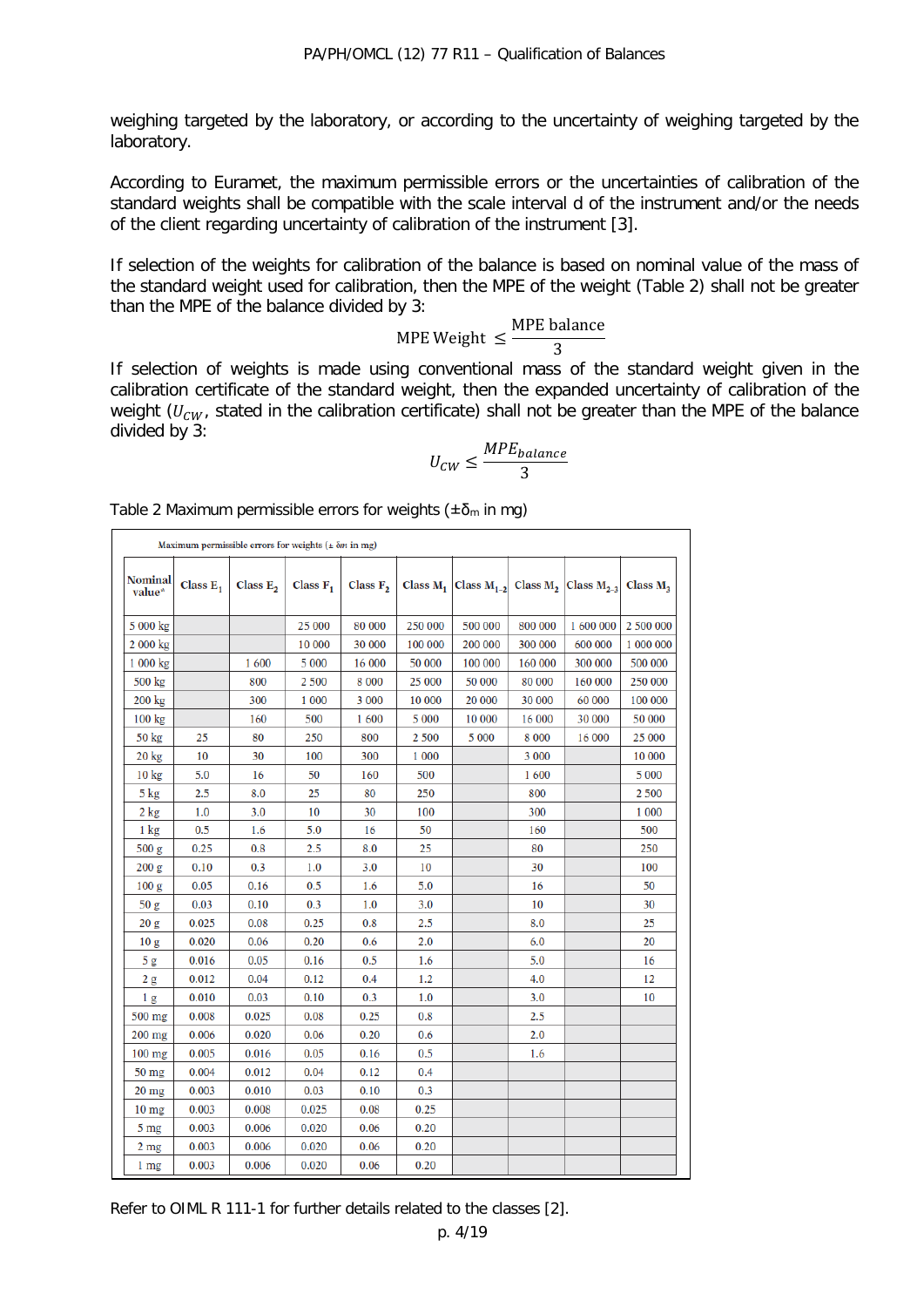### **Level III. Periodic and motivated instrument checks Typical requirements for qualification of balances (Calibration and Verification)**

#### **QUALIFICATION**

Qualification of balances encompasses calibration and verification (or declaration of conformity).

Level III qualification shall be performed using certified calibrated weights; however for tests of a comparative nature (e.g. repeatability and eccentricity) other test loads may be used.

Balances shall be qualified at the place of use. When balances are installed or moved into a new environment, or after significant repair or maintenance operations, calibration and verification shall be carried out to maintain confidence in the performance of the equipment. The significance of changes (e.g. repairing a balance or transfer to another laboratory) should be evaluated to take the appropriate actions (e.g. calibration only, full re-qualification, no actions) in relation to the impact and risks of these changes. Qualification of balances shall be conducted on a regular basis. The frequency of periodic calibration can be defined on the basis of a risk-based evaluation; an example of the relevant factors affecting calibration frequency is given in Appendix II. However, calibration frequency shall be set according to pre-defined and documented criteria based on sound scientific justifications [4].

Requirements and (if applicable) corresponding typical acceptance criteria are given in Table 3; however, other appropriately justified approaches are acceptable.

Table 3 Requirements and corresponding typical acceptance criteria for Level III qualification of balances

| Parameter to be checked    | Acceptance criteria      |  |  |
|----------------------------|--------------------------|--|--|
| <b>Error of indication</b> | $ E_i  \leq MPE$ balance |  |  |
| Repeatability              | $E_r \leq MPE$ balance   |  |  |
| <b>Eccentricity</b>        | $ E_e  \leq MPE$ balance |  |  |

#### **CALIBRATION**

The calibration shall comprise testing of at least the following parameters: **error of indication, repeatability and eccentricity.**

#### **1) Error of indication**

The test is performed by reading the values of weighing of minimum 5 weights within the operational range or minimum and maximum capacity of the balance or the maximum operational range defined by the laboratory, with one replicate per weight, in increasing and/or decreasing loading mode (if the balance can be used in decreasing mode).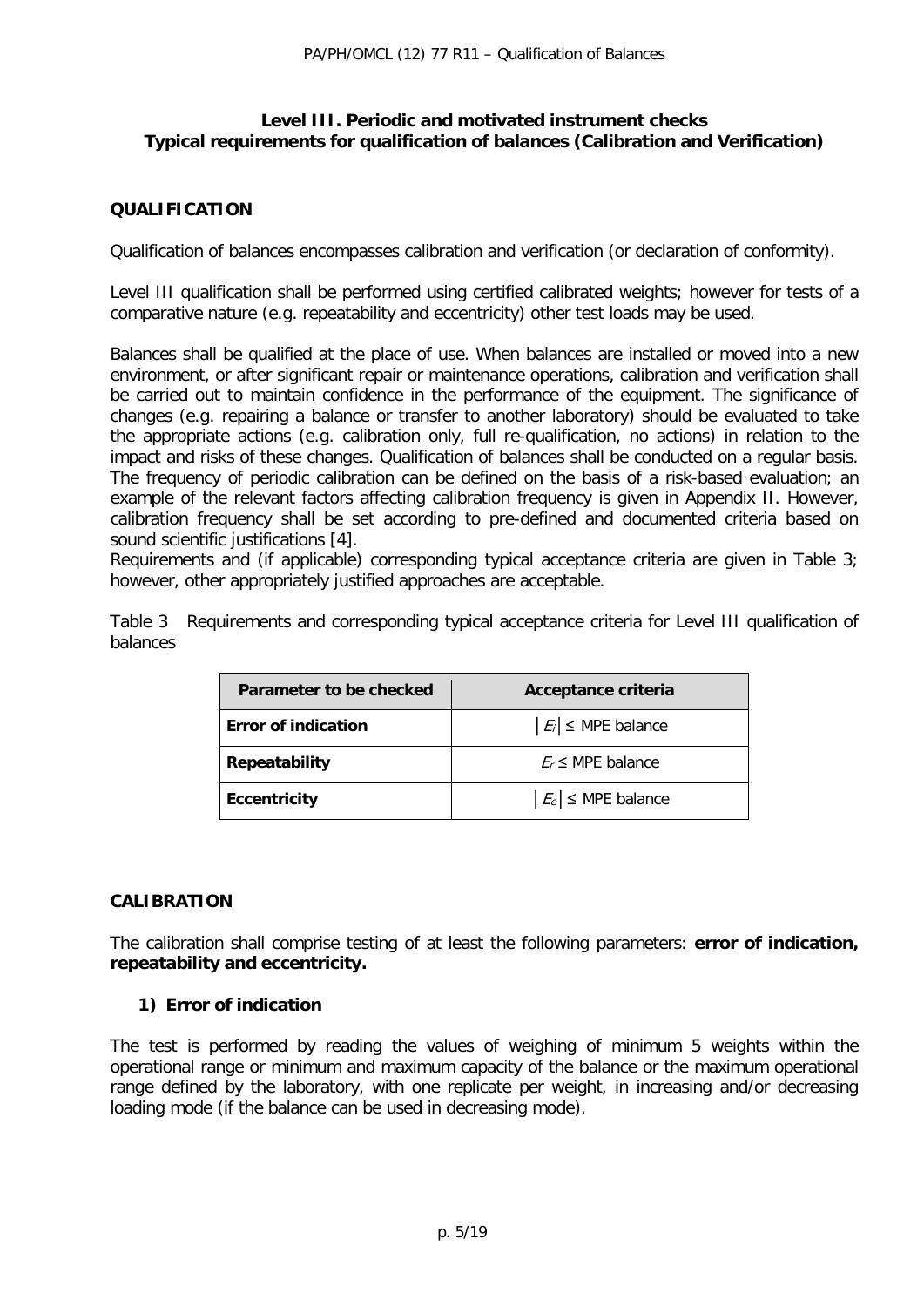The error of indication is the difference between the nominal or the conventional value (depending on the choice of the laboratory) of the weight and the reading values:

$$
E_i = I - m_{ref}
$$

where

I is measured value (Indication)

 $m_{ref}$  is the reference value of the mass of the weight used (nominal value or conventional value).

The nominal value of the mass of the weight can be used as reference value for calculation of error of indication if MPE of the weight (Table 2) is not greater than the MPE of the balance divided by 3. If this condition cannot be fulfilled, the conventional value of the mass of the weight (stated in the calibration certificate) shall be used for calculation of error of indication, provided that the expanded uncertainty of calibration of the weight  $(U_{CW}$ , stated in the calibration certificate) is not greater than the MPE of the balance divided by 3.

IMPORTANT: in cases where a balance is used for differential weighing (i.e. a standard and a test mass are weighed consecutively on the same weighing pan and the difference in their indicated value forms the basis for the calibration), the error of indication should be determined using the tare.

#### **2) Repeatability**

The repeatability of the balance can by assessed using two approaches: a) determination of repeatability error or b) standard deviation.

#### Approach 1 (Repeatability error):

The test is performed by reading the values of repeated weighing of at least one weight in a range between 50% of maximum capacity or the maximum operational range defined by the laboratory and the maximum capacity of the balance or the maximum operational range defined by the laboratory (80% of maximum capacity is sufficient). Minimum 6 replicates are required, except for technical balances where minimum of 3 replicates are required.

The repeatability error  $(E_r)$  is calculated as the difference between the minimum and maximum values obtained.

#### Approach 2 (Standard deviation)

The test is performed by reading the values of repeated weighing of at least one test load in a range between 50% of maximum capacity and the maximum capacity of the balance or the maximum operational range defined by the laboratory. A minimum of 5 replicates should be carried out for each weight.

Standard deviation is calculated from the repeated measurements:

$$
S = \sqrt{\frac{1}{n-1} \sum_{i=1}^{n} (I - \bar{I})^2}
$$

 $n$  is number of readings  $\mathit{II}$  is measured value (Indication)  $\overline{I}$  is average value

$$
\bar{I} = \frac{1}{n} \sum_{i=1}^{n} Ii
$$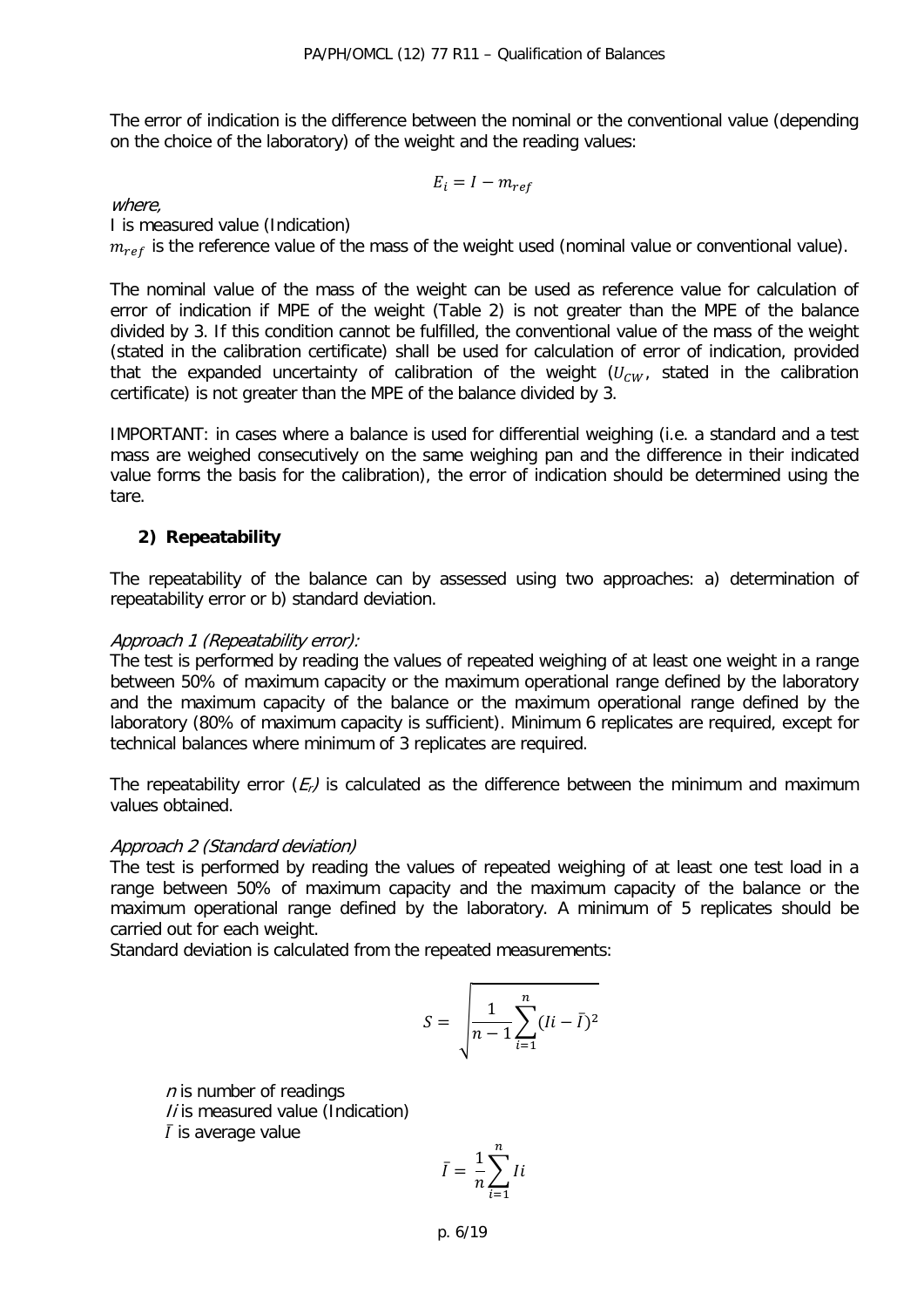The laboratory can decide to follow a combined procedure to perform error of indication and repeatability tests simultaneously.

#### **3) Eccentricity**

The test is performed by reading the values of weighing of the weight at approximately 1/3 of the maximum capacity of the balance or the maximum operational range defined by the laboratory.

The test is performed by placing the weight on the centre of the pan and on the centre of four quadrants, as depicted in figures below. Тhe values of the weight located in the centre and offcentre positions are recorded.

A triangular pane should be divided in three, and the weight placed in the centre and in each corner as indicated in the figure below. If the example spreadsheet is used for calculations, no value is added for position 5.



The eccentricity error  $(E_e)$  is calculated as:

- the largest deviation between an off-centre and the centre readings ( $|\Delta Iecc|_{max}$ ) or
- the largest deviation between the nominal value of the weight and the reading values at different positions

#### **MEASUREMENT UNCERTAINTY OF CALIBRATION OF THE BALANCE**

Evaluation of the measurement uncertainty of calibration of the balance should take into consideration all the relevant contributors.

Estimation of uncertainty in calibration of the balance encompasses the following steps:

- 1) Specification of the measurand
- 2) Identification of uncertainty sources
- 3) Quantification of uncertainty components for each contributor
- 4) Calculation of combined standard uncertainty and expanded uncertainty

The sources of uncertainty of calibration of the balance (error of indication) may include the uncertainty due to repeatability of the instrument,  $u(r_{ep})$ , uncertainty of resolution of the balance without load  $u_{(d0)}$  and with load  $u_{(dt)}$ , uncertainty of eccentricity of load  $u^2$  ( $_{ecc}$ ), uncertainty of reference weight  $u(m_{ref})$ , etc. The combined standard uncertainty of calibration of the balance  $(u<sub>c</sub>)$  may be calculated from the standard uncertainties of these contributors:

$$
{u_c}^2 = u^2\left( {_{rep}} \right) + {u^2}\left( {_{d0}} \right) + {u^2}\left( {_{dt}} \right) + {u^2}\left( {_{ecc}} \right) + {u^2}\left( {m_{ref}} \right)
$$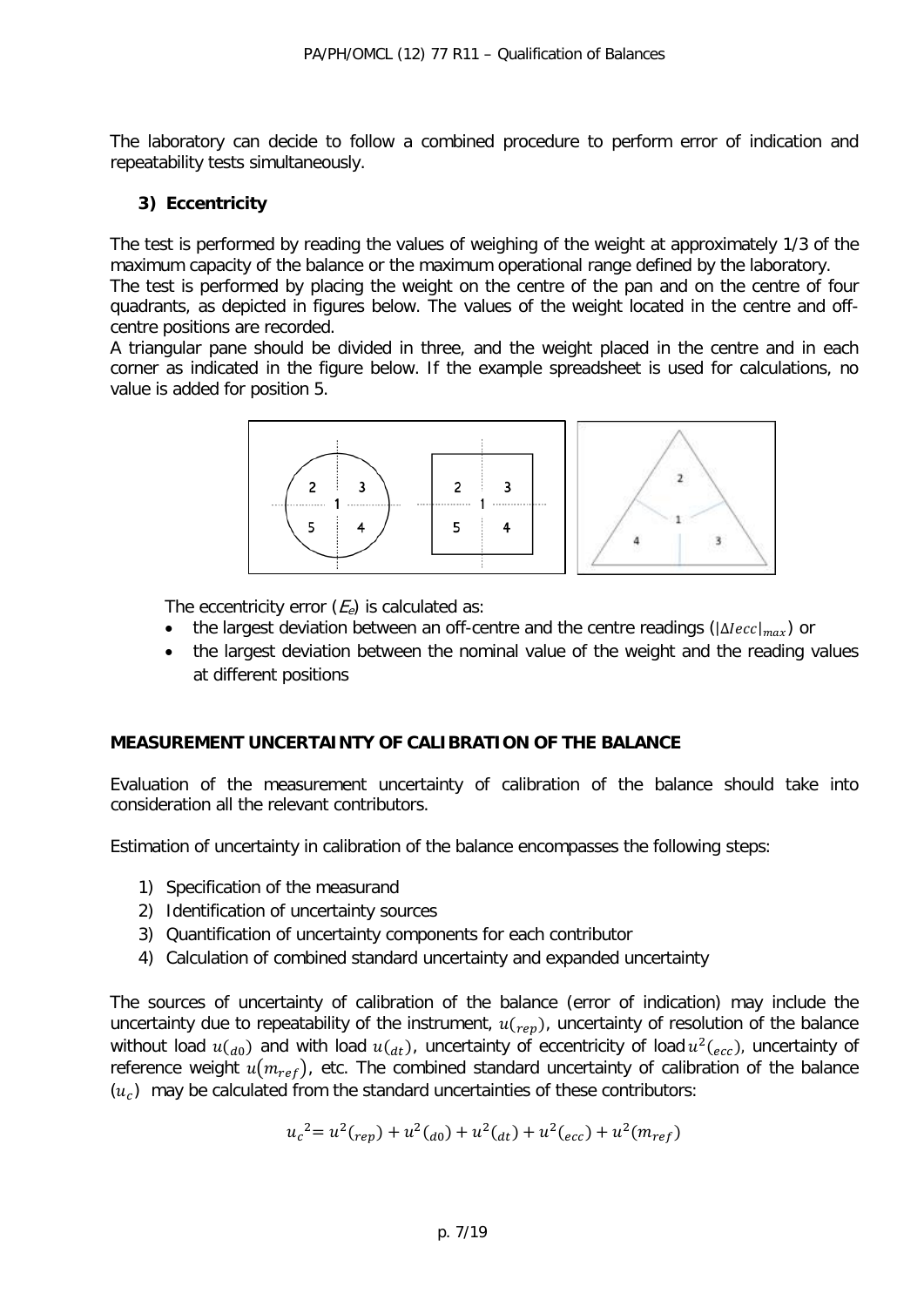Expanded uncertainty (U), for  $k = 2$ , at approximately 95% level of confidence is calculated as:  $U = 2 \cdot u_c$ 

Detailed descriptions of calculation formulas are given in the example in Appendix III.

#### **VERIFICATION**

The verification of the balance includes declaration of conformity of results from calibration of the balance to a given specification. The verification results shall be documented according to the OMCL standard operating procedure.

Approach 1. Conformity may be stated if results from each individual test conform to the specified limits:

#### **1. Error on indication**

The difference between the results of several weighings of the same load shall not be greater than the absolute value of the maximum permissible error (MPE) of the instrument for that load, i.e. the absolute value of error  $(E_i)$  shall not exceed the MPE established for the balance.

$$
|E_i| \leq \text{MPE balance}
$$

#### **2. Repeatability**

The repeatability error shall not exceed the MPE of the balance (this is applicable if approach 1 is used for assessing repeatability of the method):

#### $F<sub>c</sub>$  < MPF balance

#### **3. Eccentricity**

The eccentricity error shall not exceed the MPE of the balance:

 $|E_e| \leq MPE$  balance

Approach 2. Alternatively, the conformity of the balance may be declared if the following conditions are fulfilled (this is applicable if approach 2 is used for assessing repeatability of the method):

$$
|E_i| + U \leq \text{MPE balance}
$$

Where the calibration is performed by external providers, the declaration of conformity should be provided upon request or, alternatively, the verification shall be carried out by the OMCL. An example is provided in Appendix I.

#### **REPORTING RESULTS OF QUALIFICATION**

The results of the qualification shall be reported according to the requirements given in ISO 17025:2017 [1].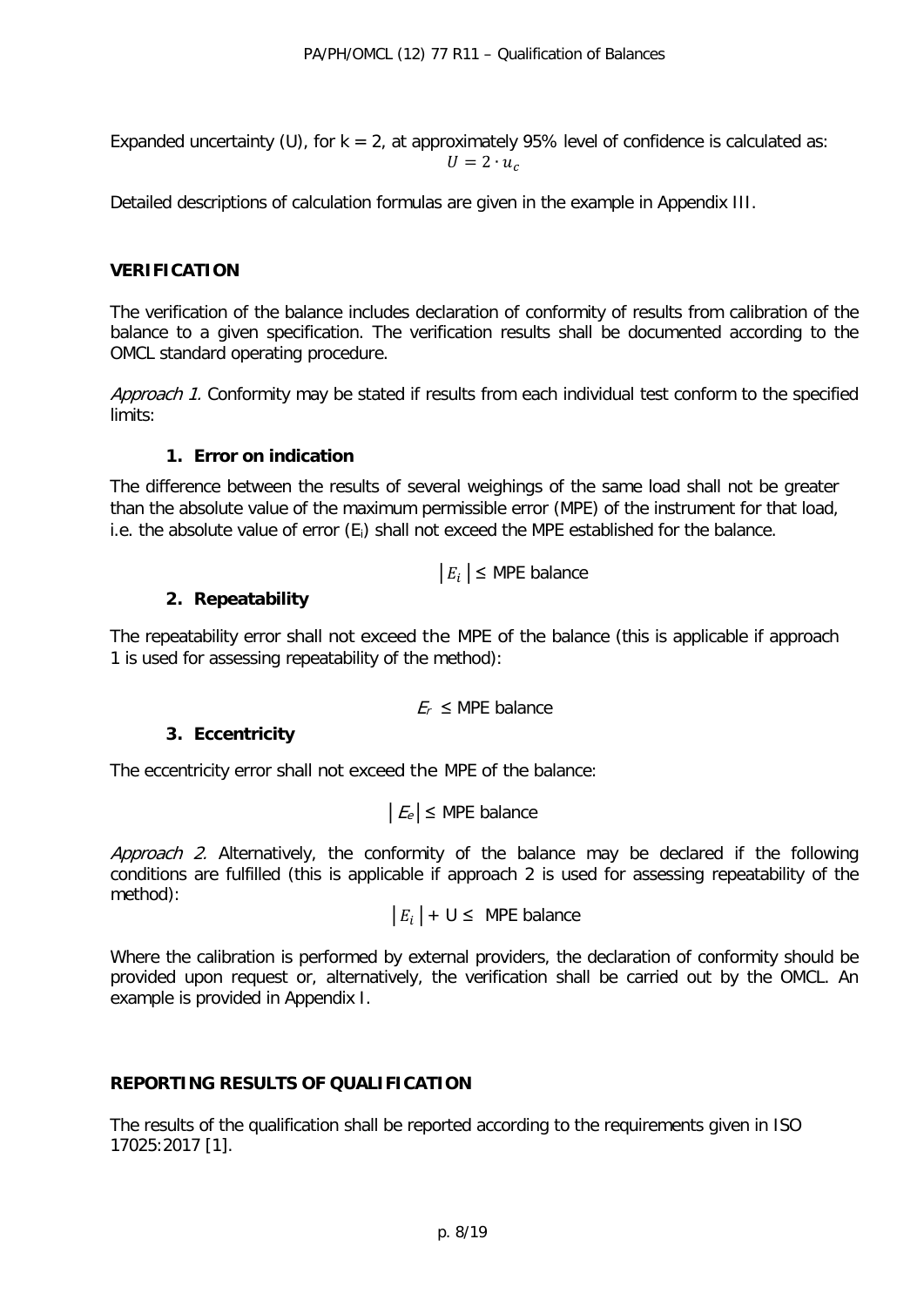#### **Level IV. In-use instrument checks**

Level IV qualification of balances encompasses in-between calibration controls. Typical requirements, acceptance limits and frequencies are given in Table 4.

Table 4 Typical requirements, acceptance limits and frequencies for Level IV qualification of the balances

| Parameter to be checked                                                        | Acceptance criteria                                                                                                         | Frequency            |
|--------------------------------------------------------------------------------|-----------------------------------------------------------------------------------------------------------------------------|----------------------|
| Levelling                                                                      | The spirit level bubble must be within the<br>target.<br>Electronic balance: confirmation using<br>the levelling indicator. | Every day of use     |
| <b>Automated internal</b><br>adjustment (self-<br>testing)/external adjustment | N/A                                                                                                                         | Every day of use     |
| Control with external weights                                                  | OMCLs shall define their own acceptance<br>criteria                                                                         | At least once a week |

Additional parameters can be checked during Level IV qualification based on the professional judgement and background experience of each OMCL.

#### **1) Levelling**

The levelling procedure depends on the type of balance and can be carried out manually or in automatic mode. For electronic balances, use an electronic level indicator.

For example, for the manual check, the spirit level position is checked visually. Appropriate adjustments of the balance should be made if the bubble of the spirit level is not in the centre of the target.

#### **2) Adjustment: automated internal adjustment (self-testing) or by external standard weight**

Manufacturer's instructions should be followed.

#### **3) Control with external weights**

Several procedures are possible, for example, periodic checks of the repeatability of weighing results or calculation of the error of indication of the instrument or balance drift evaluation.

For example:

Error on indication: Test is performed by reading of the weight of at least 1 test load (standard weight) within the operational range, with one replicate and comparing to the nominal value of the test load (weight) or with the conventional mass as reference values. Error of indication is calculated using the same formula described under error of indication for calibration and compared to the MPE of the balance (as described in verification).

Repeatability: Test is performed using at least 1 test load (weight) within the operational range, with a minimum of 5 replicates. Calculate standard deviation and compare it to the pre-defined limits based on the standard deviation obtained from the repeatability test performed during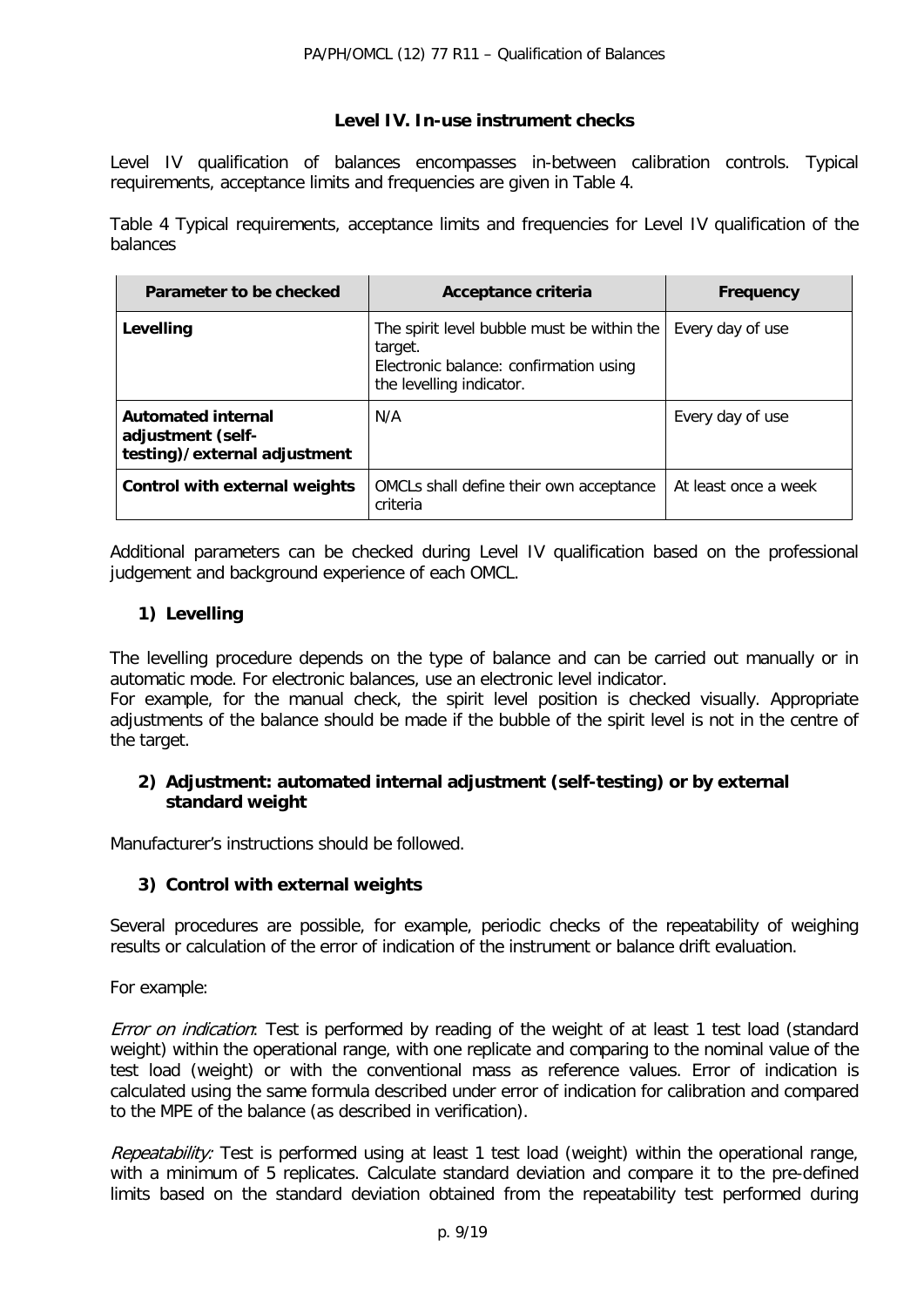calibration of the balance or from previous repeatability data of the measurements in the laboratory.

The data obtained within a period of time can be visualised in several ways, for example using control charts.

They are two types of control charts:

- 1) statistical control chart, based on standard deviation and the assumption of a normal distribution of the weighing of the control mass on the balance; there is no need to use a calibrated weight;
- 2) metrological control chart, based on the MPE of the balance; in this case a calibrated weight adapted to the MPE of the balance should be used.

The minimum sample weight is provided by the manufacturer; however it should be periodically verified taking into account the standard deviation value obtained in the repeatability test, the uncertainty of measurement and the intended use of the equipment, following the manufacturer's instructions or the EURAMET Calibration Guide 18 [3].

#### **GLOSSARY - TERMS AND DEFINITIONS**

Note: synonyms are reported in brackets.

**Adjustment:** the set of operations carried out on a measuring system so that it provides prescribed indications corresponding to given values of a quantity to be measured [3].

**Calibration:** an operation that, under specified conditions, in a first step, establishes a relation between the quantity values with measurement uncertainties provided by measurement standards and corresponding indications with associated measurement uncertainties and, in a second step, uses this information to establish a relation for obtaining a measurement result from an indication [5] .

**Conventional mass (conventional value of mass):** the conventional value of the result of weighing in air, in accordance with OIML D 28. For a weight taken at a reference temperature  $(t_{ref})$ of 20 $^{\circ}$ C, the conventional mass is the mass of a reference weight of a density ( $r_{ref}$ ) of 8000 kg m<sup>-3</sup> which it balances in air of a reference density  $(r_0)$  of 1.2 kg m<sup>-3</sup> [2].

**Error of indication (trueness, accuracy):** closeness of agreement between the average of an infinite number of replicate measured quantity values and a reference quantity value [5].

**Maximum Permissible Error:** the maximum difference, positive or negative, allowed by regulation between the indication of an instrument and the corresponding true value, as determined by reference standard masses or standard weights, with the instrument being at zero at no-load, in the reference position [7].

**Measurement uncertainty:** a parameter associated with the result of a measurement that characterises the dispersion of the values that could be reasonably attributed to the measurand [6].

**Minimum sample weight:** the smallest sample quantity weighed on a balance that still satisfies a pre-defined weighing accuracy requirement [3].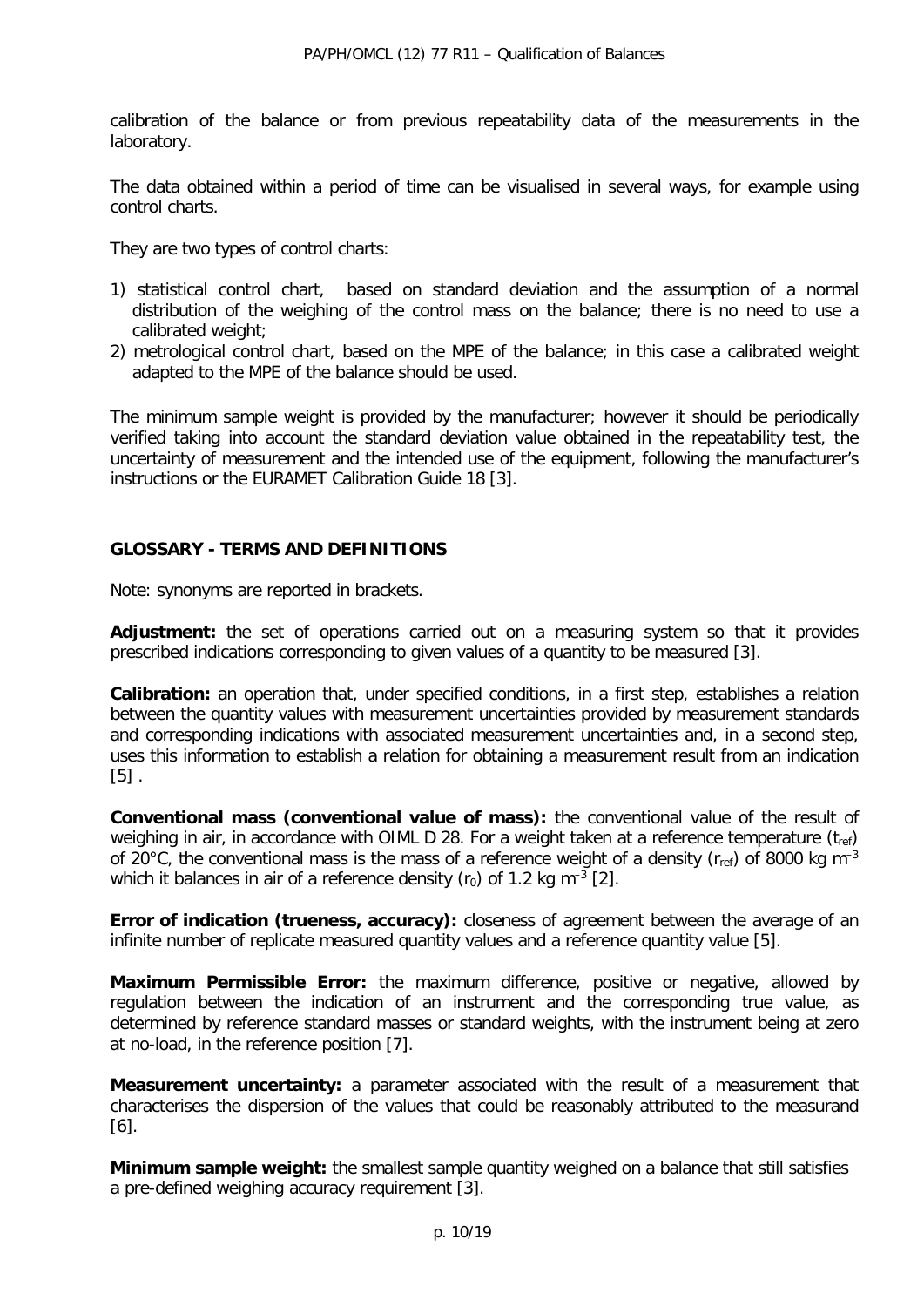**Nominal value** of the weight **(Nominal quantity value):** rounded or approximate value of a characterising quantity of a measuring instrument or measuring system that provides guidance for its appropriate use [5].

**Readability or scale interval (d):** Value expressed in units of mass of: the difference between the values corresponding to two consecutive scale marks, for analogue indication, or the difference between two consecutive indicated values, for digital indication [7].

**Repeatability:** measurement precision under a set of repeatability conditions of measurement [5].

**Repeatability condition of measurement** (repeatability condition): is a condition of measurement, out of a set of conditions that includes the same measurement procedure, same operators, same measuring system, same operating conditions and same location, and replicate measurements on the same or similar objects over a short period of time [5].

**Resolution:** smallest change in a quantity being measured that causes a perceptible change in the corresponding indication [5].

**Verification:** provision of objective evidence that a given item fulfils specified requirements. [5].

**Weight:** the material measure of mass, regulated in regard to its physical and metrological characteristics: shape, dimensions, material, surface quality, nominal value, density, magnetic properties and maximum permissible error [2].

#### **REFERENCES**

(For all references, the latest version applies)

- 1. ISO/IEC 17025 "General requirements for the competence of testing and calibration laboratories"
- 2. OIML R 111-1: 2004 (E) Weights of classes E1, E2, F1, F2, M1, M1–2, M2, M2–3 and M3 Part 1: Metrological and technical requirements
- 3. ILAC G24 2007 (OIML D10 2007) Guidelines for the determination of calibration intervals of measuring instruments
- 4. JCGM 200:2012 International vocabulary of metrology Basic and general concepts and associated terms (VIM)
- 5. Evaluation of measurement data Guide to the expression of uncertainty in measurement (GUM), JCGM 100: 2008
- 6. EURAMET Calibration Guide No. 18 Version 4.0 (11/2015), Guidelines on the Calibration of Non-Automatic Weighing Instruments
- 7. OIML R 76-1 Nonautomatic weighing instruments Part 1: Metrological and technical requirements - Tests
- 8. OMCL Guideline Measurement Uncertainty Annex 1.1. Estimation of the measurement uncertainty of concentration of solutions prepared in laboratory PA/PH/OMCL (18) 146 R1 CORR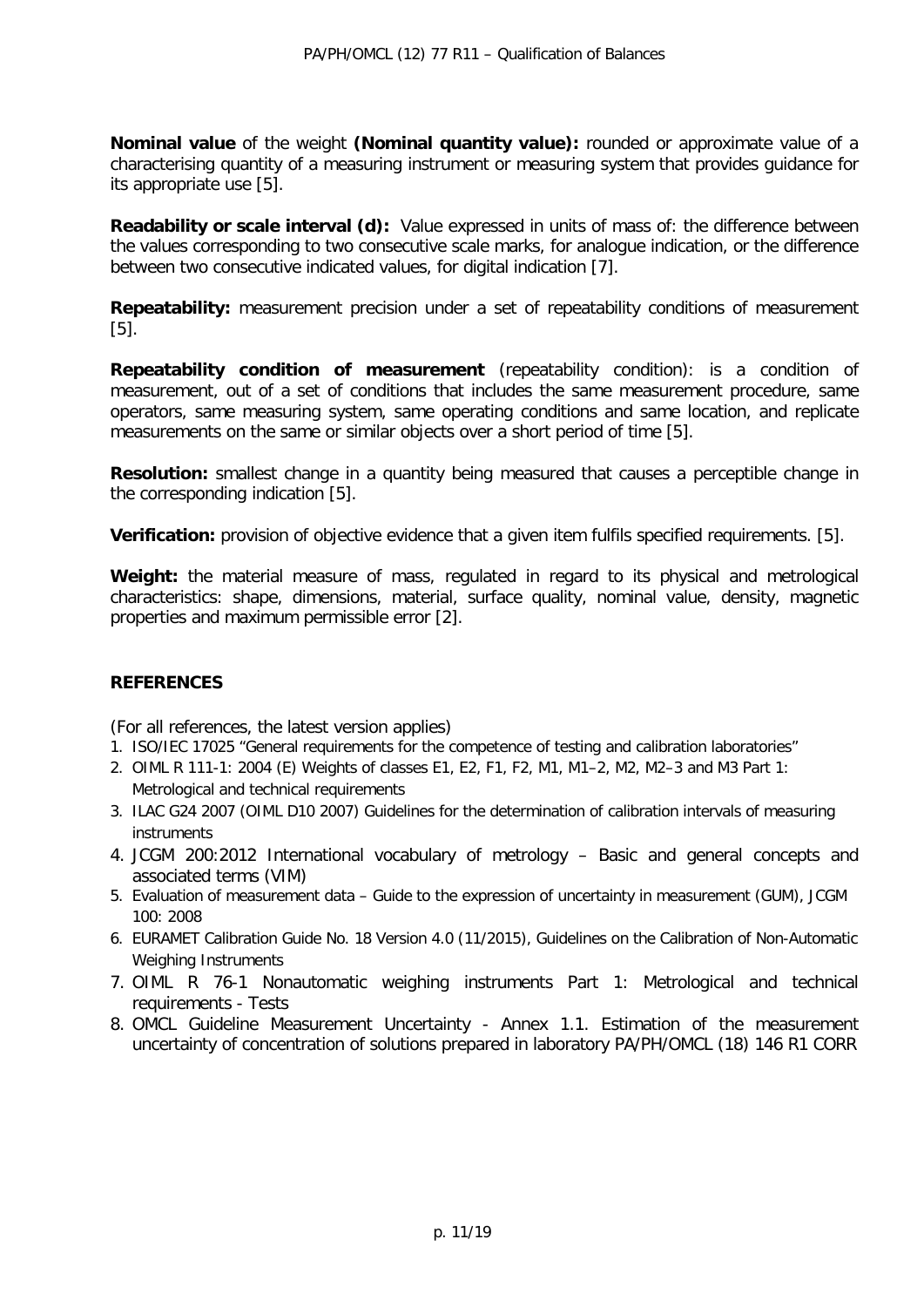#### **Appendix I Example of verification report**

| Level III Periodic and motivated instrument check                             |                                     |                                      |                                      |                                                                                                 |              |                  |                             |
|-------------------------------------------------------------------------------|-------------------------------------|--------------------------------------|--------------------------------------|-------------------------------------------------------------------------------------------------|--------------|------------------|-----------------------------|
|                                                                               |                                     |                                      | <b>BALANCE</b>                       |                                                                                                 |              |                  |                             |
| <b>Brand: Sartorius</b>                                                       |                                     |                                      |                                      | Model: BP221S                                                                                   |              |                  |                             |
| Batch number: 81203905                                                        |                                     |                                      | Identification number                |                                                                                                 |              |                  |                             |
| Maximum capacity:                                                             |                                     | 220g                                 |                                      | Resolution                                                                                      |              | 0.1mg            |                             |
|                                                                               |                                     |                                      |                                      |                                                                                                 |              |                  |                             |
|                                                                               |                                     |                                      |                                      | Readability/scale interval<br>0.0001 <sub>g</sub>                                               |              |                  |                             |
|                                                                               |                                     |                                      | <b>USED WEIGHTS</b>                  |                                                                                                 |              |                  |                             |
|                                                                               |                                     |                                      |                                      | Standard weights class E2 (certificate number: Z16 06033/06035; date of calibration: 12.05.2019 |              |                  |                             |
|                                                                               |                                     |                                      |                                      | <b>ENVIRONMENTAL CONDITIONS</b>                                                                 |              |                  |                             |
| Temperature: 21.0 °C at the beginning of calibaration ( $\triangle$ T=0.4 °C) |                                     |                                      |                                      | Vibration: no                                                                                   |              |                  |                             |
| Humidity: 40 % RH                                                             |                                     |                                      |                                      | Dust: no                                                                                        |              |                  |                             |
| Barometric pressure: 990 hPa                                                  |                                     |                                      |                                      | Air currents: no                                                                                |              |                  |                             |
|                                                                               |                                     |                                      | <b>ERROR OF INDICATION (Ei)</b>      |                                                                                                 |              |                  |                             |
|                                                                               |                                     |                                      |                                      |                                                                                                 |              |                  |                             |
| Used weight<br>nominal value<br>(g)                                           |                                     | Read value in increasing mode<br>(g) | $Ei$ (mg)                            | Read value in decreasing mode<br>(g)                                                            |              | $E_i$ (mg)       | MPE for the<br>balance (mg) |
| 0.001                                                                         |                                     | 0.0010                               | 0.0                                  | 0.0010                                                                                          |              | 0.0              | 0.90                        |
| 5                                                                             |                                     | 5.0000                               | 0.0                                  | 5.0000                                                                                          |              | 0.0              | 0.90                        |
| 50                                                                            |                                     | 50.0000                              | 0.0                                  |                                                                                                 | 50.0000      |                  | 0.90                        |
| 100                                                                           |                                     | 100.0001                             | 0.1                                  | 100.0001                                                                                        |              | 0.1              | 0.90                        |
| 200                                                                           |                                     | 200.0003                             | 0.3                                  | 200.0003                                                                                        |              | 0.3              | 0.90                        |
|                                                                               |                                     |                                      |                                      | REPEATABILITY ERROR (Er)                                                                        |              |                  |                             |
| Used weight nominal value (g)                                                 |                                     |                                      | $100g \approx 1/2$ maximum capacity) |                                                                                                 |              |                  |                             |
| Measurement                                                                   | Read value (g)                      | Measurement                          | Read value (g)                       |                                                                                                 |              |                  |                             |
| F1                                                                            | 100.0000                            | F <sub>6</sub>                       | 100.0001                             |                                                                                                 | $Er$ (mg)    | 0.2              |                             |
| F2                                                                            | 100.0001                            | F7                                   | 100.0001                             |                                                                                                 |              |                  |                             |
| F <sub>3</sub>                                                                | 100.0000                            | F8                                   | 100.0001                             |                                                                                                 | MPE for the  | 0.90             |                             |
| F <sub>4</sub>                                                                | 100.0000                            | F <sub>9</sub>                       | 100.0001                             |                                                                                                 | balance (mg) |                  |                             |
| F <sub>5</sub>                                                                | 99.9999                             | F10                                  | 99.9999                              |                                                                                                 |              |                  |                             |
|                                                                               |                                     |                                      |                                      |                                                                                                 |              |                  |                             |
|                                                                               |                                     |                                      | <b>ECCENTRICITY ERROR (Ee)</b>       |                                                                                                 |              |                  |                             |
|                                                                               |                                     |                                      |                                      |                                                                                                 |              | Positions        |                             |
| Position                                                                      | Used weight<br>nominal value<br>(g) | Read value (g)                       | $Ee$ (mg)                            | MPE for the<br>balance (mg)                                                                     |              |                  |                             |
| $\mathbf{1}$                                                                  |                                     | 70.0004                              | 0.4                                  |                                                                                                 |              | 2<br>3           |                             |
| $\sqrt{2}$                                                                    | 70                                  | 70.0003                              | 0.3                                  |                                                                                                 |              | 5<br>4           |                             |
| 3                                                                             | $(\approx 1/3$ maximum              | 70.0002                              | 0.2                                  | 0.90                                                                                            |              |                  |                             |
| $\overline{4}$<br>5                                                           | capacity)                           | 70.0003<br>70.0003                   | 0.3<br>0.3                           |                                                                                                 |              |                  |                             |
|                                                                               |                                     |                                      |                                      |                                                                                                 |              |                  |                             |
|                                                                               |                                     |                                      |                                      |                                                                                                 |              |                  |                             |
|                                                                               | <b>Verificiation result</b>         |                                      |                                      | Date                                                                                            |              | <b>Signature</b> |                             |
| <b>Complies</b>                                                               |                                     | 15.06.2019                           |                                      | <b>Analyst 1</b>                                                                                |              |                  |                             |

 $Ei$  (error of indication) is conventionally displayed as absolute error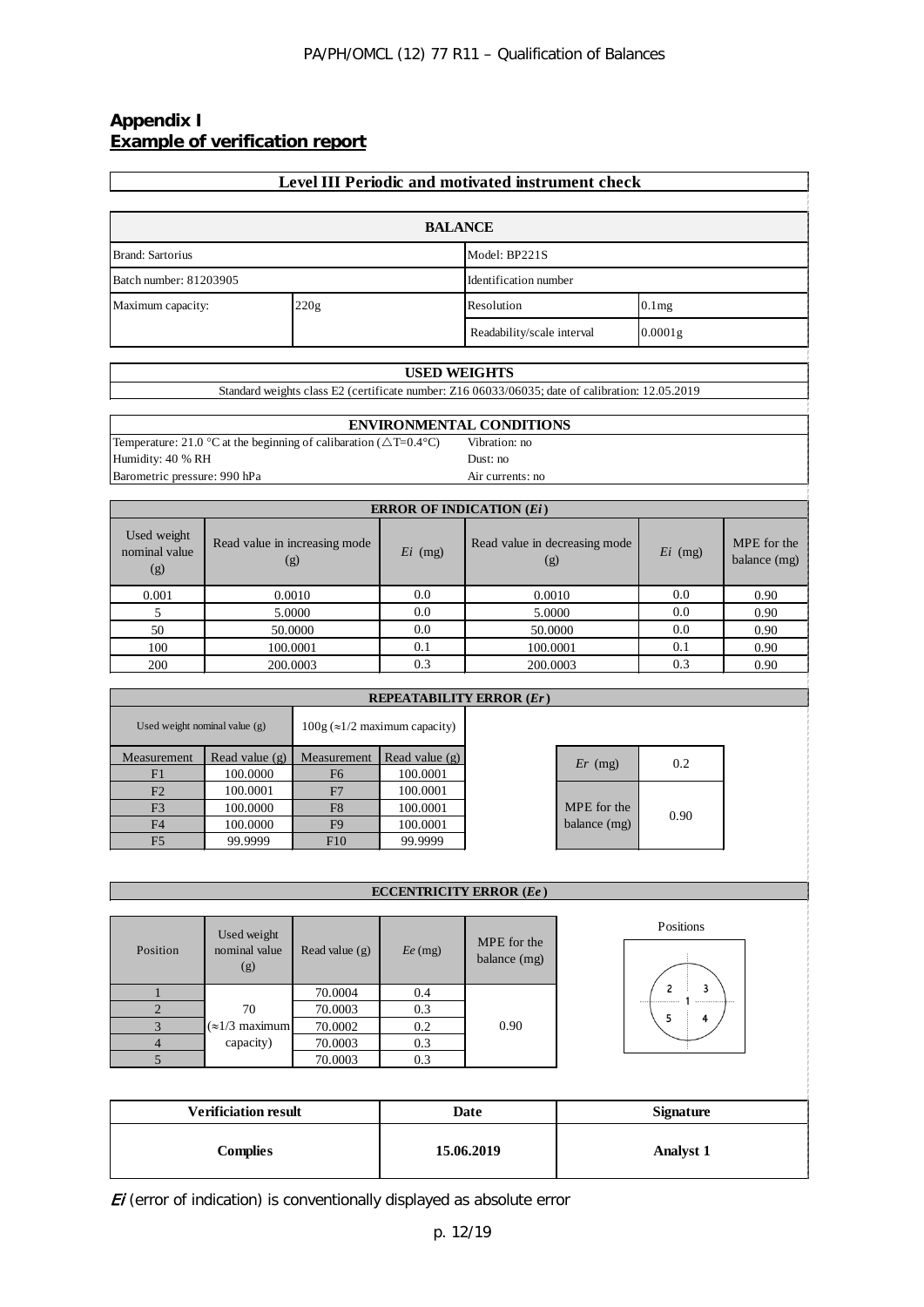#### **Appendix II Factors affecting calibration frequency**

Examples of factors which may affect the intervals of qualification or in-between qualification are listed below:

- uncertainty of measurement required or declared by the laboratory;
- risk of a measuring instrument exceeding the limits of the maximum permissible error when in use;
- cost of necessary correction measures when it is found that the instrument was not appropriate over a long period of time;
- type and frequency of usage of instrument;
- tendency to wear and drift;
- manufacturer's recommendation;
- extent and severity of use:
- environmental conditions (climatic conditions, vibration, ionising radiation, etc.);
- trend data obtained from previous calibration records;
- recorded history of maintenance and servicing;
- frequency of cross-checking against other reference standards or measuring devices;
- frequency and quality of intermediate checks in the meantime;
- transportation arrangements and risk; and
- degree to which the serving personnel are trained.

Each time a balance is calibrated on a routine basis, the subsequent interval may be extended if it is consistently found to be within the requirements e.g. 80% of the maximum permissible error that is required for measurement. The subsequent interval is reduced if it is found to be outside this maximum permissible error. This "outside" response should produce a rapid adjustment of intervals and is easily carried out without clerical effort.

It would be inappropriate to take excessively extend the interval. The risk associated with withdrawing large numbers of certificates issued may ultimately be unacceptable.

This text is extracted from the ILAC G24 2007 (E), OIML D10 2007(E) Guidelines for the determination of calibration intervals of measuring instruments [4].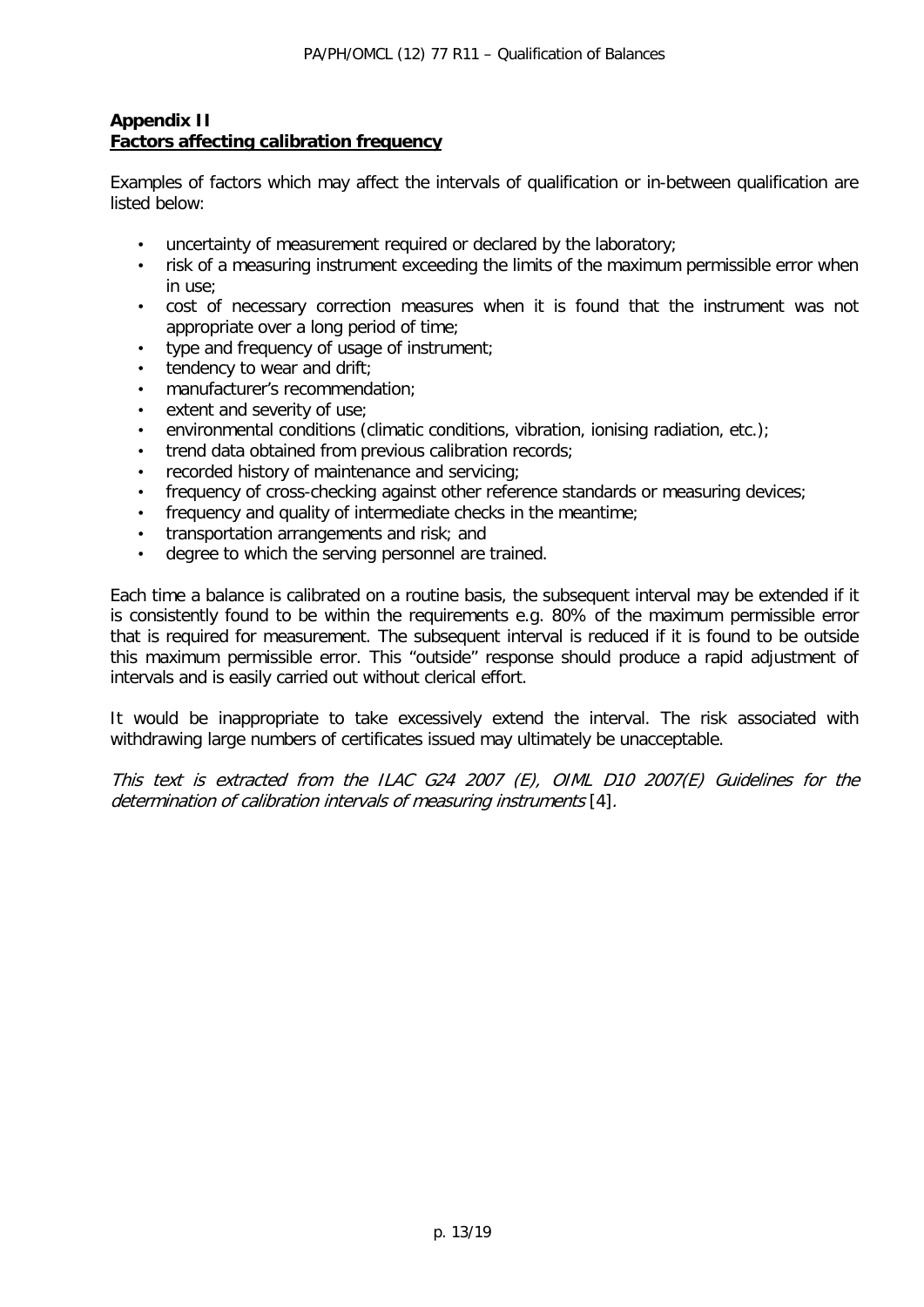#### **Appendix III Evaluation of uncertainty of calibration of a balance**

This appendix gives an example to demonstrate the procedure for evaluating uncertainty of measurement in calibration of the balance.

When using the balance for normal usage, the conditions (i.e. weighing process, environment, repeatability, loads, etc.) are different than during calibration. Therefore, the uncertainty of the daily usage of the balance (uncertainty of the weighing result) is different than the uncertainty of calibration of the balance and it is estimated using the uncertainty of calibration of the balance and other relevant contributors: uncertainty of environmental conditions and uncertainty from operation of the instrument (weight to weight variability, taken from repeated weighing repeatability). An example of calculation of uncertainty of the weighing result is described in Annex 1 of the guideline Uncertainty of measurement [8].

#### **Example:**

Calibration of electronic balance (maximum weighing capacity 220 g/scale interval,  $d = 0.0001$  g) Conditions specific for calibration:

Temperature: at the beginning of calibration:  $20^{\circ}$ C ( $\triangle T = 0.4^{\circ}$ C)

Relative humidity:  $42.7 \pm 1.4$  % RH

Barometric pressure: 992 ±6 hPa

Standard weight (E2): Nominal value of the weight: 100 g, Conventional mass: 100.000066 g,  $U_{m_c}$  $= 0.000050$  g (k = 2, for approximately 95% level of confidence).

The obtained calibration results are given in Table 1 (Appendix III). Please note that the value of the average below reported is rounded according to the standard deviation obtained.

| 1. Repeatability           |                         |            |  |  |  |
|----------------------------|-------------------------|------------|--|--|--|
|                            | Result (indication) (g) |            |  |  |  |
| Test load 100 g            |                         |            |  |  |  |
| 1                          |                         | 100.0001   |  |  |  |
| $\overline{c}$             |                         | 100.0001   |  |  |  |
| 3                          |                         | 100.0002   |  |  |  |
| $\overline{4}$             |                         | 100.0001   |  |  |  |
| 5                          |                         | 100.0001   |  |  |  |
| 6                          |                         | 100.0001   |  |  |  |
| 7                          |                         | 100.0001   |  |  |  |
| 8                          | 100.0001                |            |  |  |  |
| 9                          | 99.9999                 |            |  |  |  |
| 10                         | 100.0001                |            |  |  |  |
| Average                    | 100.00009               |            |  |  |  |
| Standard deviation $S(Ij)$ | 7.37865E-05             |            |  |  |  |
| 2. Eccentricity            |                         |            |  |  |  |
|                            | Indication              | Error      |  |  |  |
| Position                   | (g)                     | (ΔIecc)(g) |  |  |  |
| 1. centre                  | 100.0000                | 0.0000     |  |  |  |
| 2. left forward            | 100.0000<br>0.0000      |            |  |  |  |
| 3. left back               | 100.0003<br>0.0003      |            |  |  |  |
| 4. right back              | 100.0002<br>0.0002      |            |  |  |  |
| 5. right forward           | 100.0003<br>0.0003      |            |  |  |  |
| ∆lecc max                  | 0.0003                  |            |  |  |  |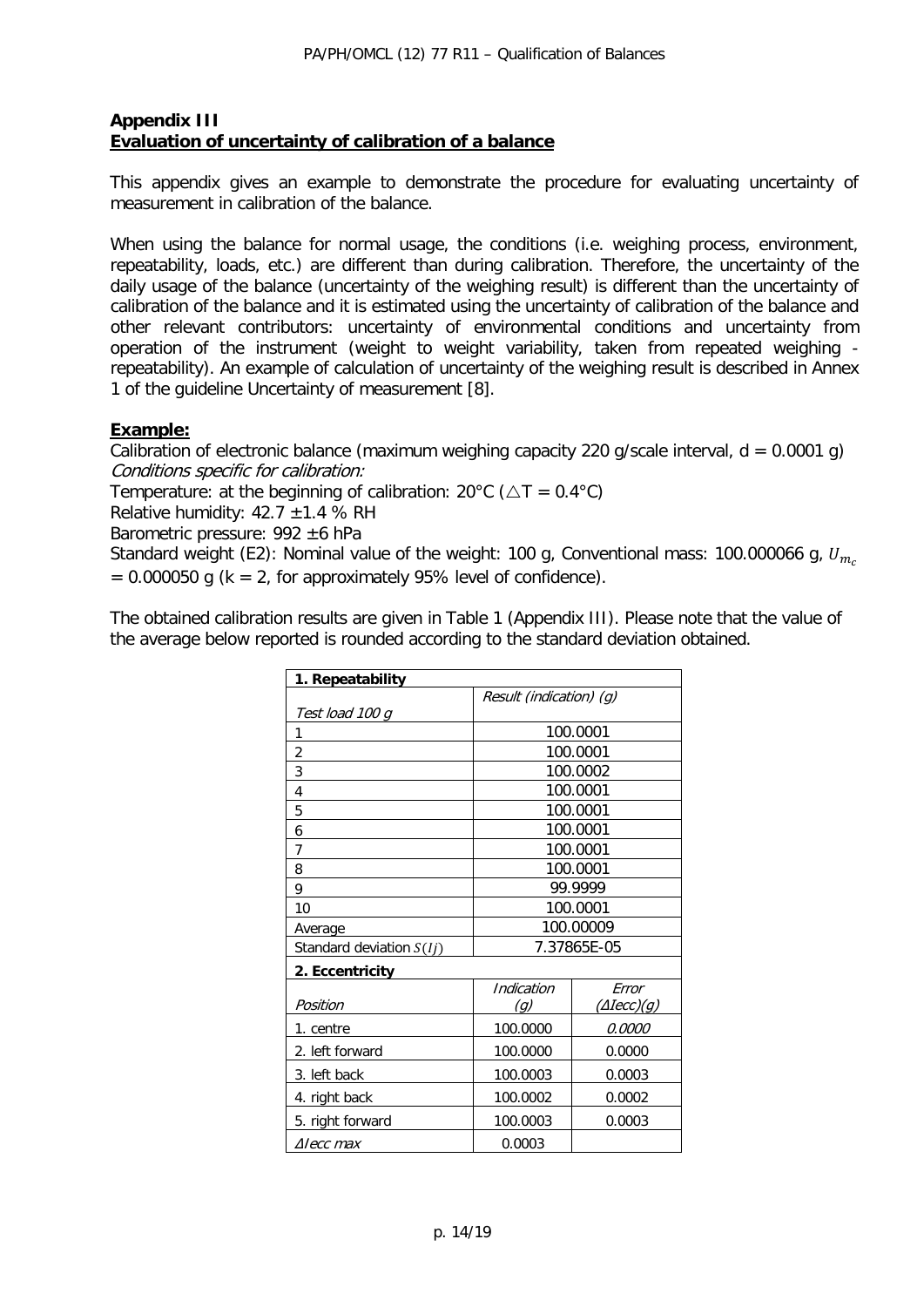## 2. Step 1. Specification of a measurand

The measurand is error of indication  $(E_i)$ :

$$
E_i = I - m_{\mathnormal{ref}}
$$

where,

I is the measured value (Indication)

 $m_{ref}$  is the reference value of the mass of the weight used (nominal value or conventional value).

## 2. Step 2. Identification of uncertainty sources



Fig. 1 Cause and effect diagram

## 3. Step 3. Quantification of uncertainty components

## 3.1 Component 1. Uncertainty of Repeatability of the instrument,  $u(r_{en})$

The repeatability test can be performed by reading/recording of results (indications,  $I_i$ ) of repeated depositions of a single test load or using different test loads. The result (indication,  $I_i$ ) may be recorded (one value) for each individual deposition of the load obtained during the repeatability test or the mean value (repeated measurements) for each individual deposition of the load obtained during the error of indication test.

Where only one repeatability test is performed, using a single test load, the uncertainty of repeatability can be considered as representative for the whole range of the instrument (normal distribution is assumed):

$$
u(r_{ep})=S(Ij)
$$

Where,  $SIj =$  Standard deviation calculated from repeatability test of the balance Therefore:

$$
u(_{rep})=0.0000737865\,g
$$

If the result (indication) is the mean of repeated measurements (n) for each individual deposition of the same test load, during the error of indication test, the corresponding standard uncertainty is:

$$
u(r_{ep}) = \frac{S(Ij)}{\sqrt{n}}
$$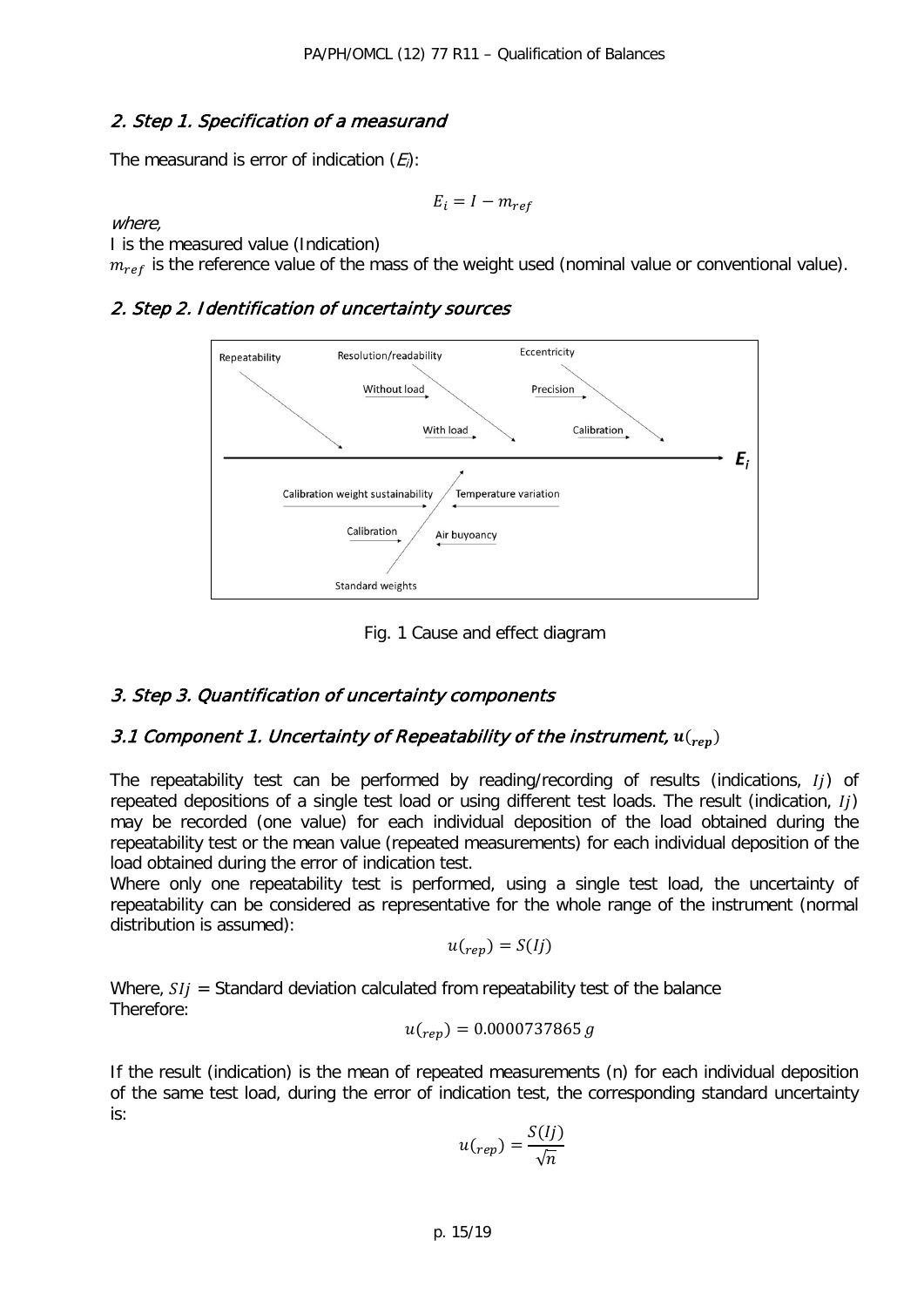If different test loads are used, several values for  $S(Ij)$  are obtained. In this case, the greater value of  $S(I<sub>i</sub>)$  should be used as the uncertainty of repeatability of instrument.

#### 3.2 Component 2. Uncertainty related to resolution of the balance

The uncertainty related to resolution of the balance is linked to rounding of a zero indication after a zero-setting or tare balancing, and rounding of an on-load indication after deposition of the load. Uncertainty related to resolution (d0) of the balance without load ( $u_{d0}$ ) is calculated as (rectangular or uniform distribution is assumed):

$$
u_{(d0)} = \frac{d_0}{2\sqrt{3}}
$$

$$
u_{(d0)} = \frac{0.0001g}{2\sqrt{3}} = 0.000029g
$$

Uncertainty related to resolution (dt) of the balance with load  $(u_{dt})$  is calculated as (rectangular or uniform distribution is assumed):

$$
u_{(dt)} = \frac{d_t}{2\sqrt{3}}
$$

$$
u_{(dt)} = \frac{0.0001g}{2\sqrt{3}} = 0.000029g
$$

#### 3.3 Component 3. Uncertainty due to eccentricity of load,  $u (_{ecc})$

This uncertainty accounts for the error due to the position of the test load around the centre of gravity of the balance or due to the use of more than one weight as a test load. This effect is usually neglected, but in some cases it should be taken into account. Considering that maximum eccentricity is the largest difference, the uncertainty may be calculated as (assuming rectangular distribution):

$$
u\left(_{ecc}\right) = \frac{I|\Delta lecc|_{max}}{2 \cdot L_{ecc}\sqrt{3}}
$$

where:  $I$  is indication  $\Delta \text{I}\text{ecc}$  is maximum eccentricity  $L_{\text{ecc}}$  is the test load

Using the results from the obtained calibration (Table 1, appendix III) the calculated value for uncertainty due to eccentricity of load,  $u_{rel}(_{ecc})$  is:

$$
u(e_{ccc}) = \frac{100.0003 * 0.0003}{2 \cdot 100\sqrt{3}} = 0.0000866 \text{ g}
$$

The Standard uncertainty of indication  $u(I)$  may be calculated as:

$$
u^2(I) = u^2(_{rep}) + u^2(_{d0}) + u^2(_{dt}) + u^2(_{ecc})
$$

 $u^2(I) = 0.0000737865^2 + 0.000029^2 + 0.000029^2 + 0.0000866^2$ 

 $u(I) = \sqrt{0.0000737865^2 + 0.000029^2 + 0.000029^2 + 0.0000866^2} = 0.000121g$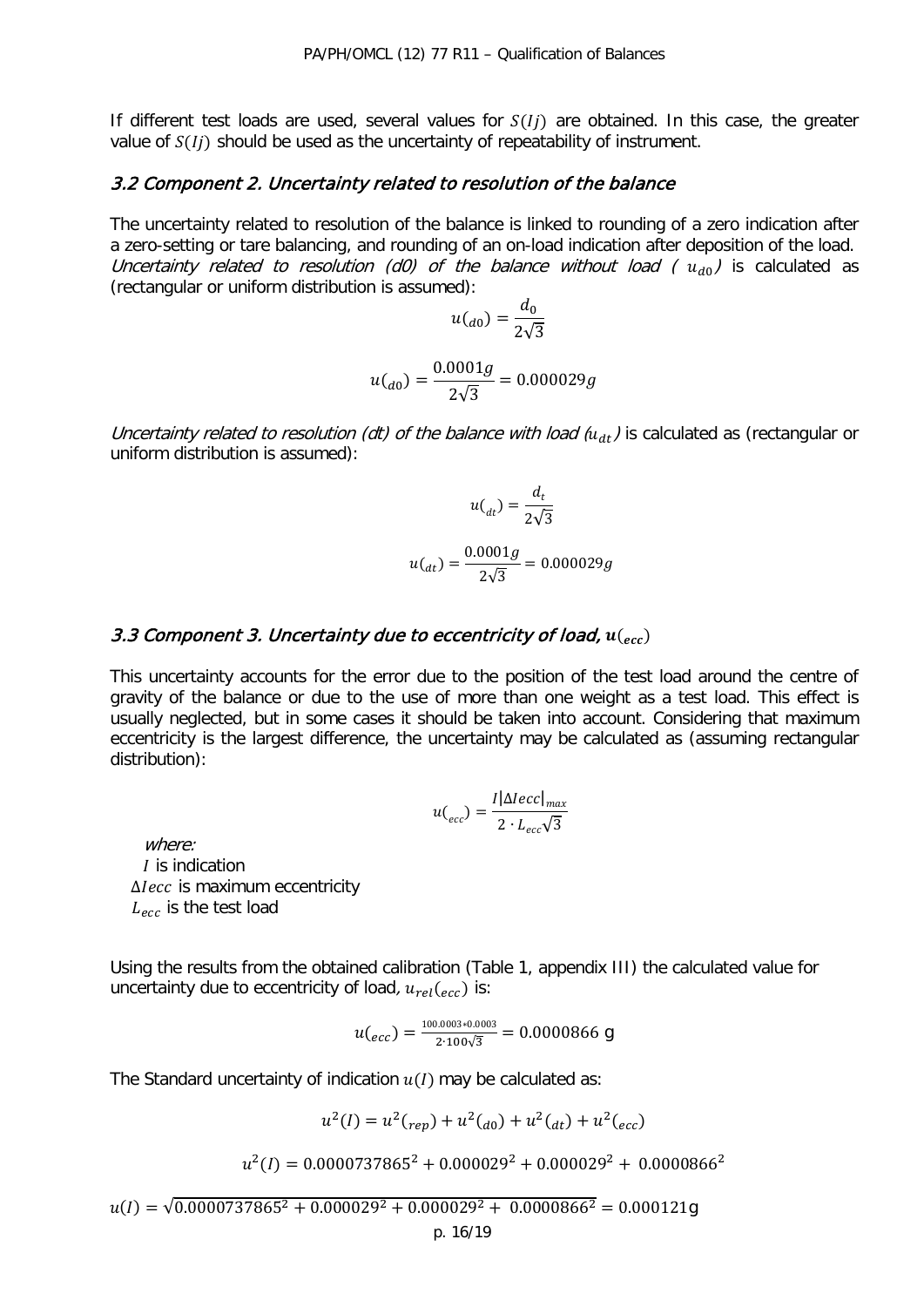#### 1.4 Component 4. Uncertainty of the reference weight  $(u(m_{ref}))$

3.4.1 Standard uncertainty of conversion of nominal value of the weight to conventional value of mass  $(m_c)$ ,  $u(m_c)$ 

The conventional value of mass, expanded uncertainty  $U_{m_c}$  and the coverage factor k are given in the calibration certificate of the reference weights used for calibration of the balance.

$$
u_{m_c}=\frac{U_{m_c}}{2}
$$

where:

 $U_{m_c}$  is the expanded uncertainty of calibration (for k = 2 at approximately 95% level of confidence) given in the certificate of calibration of the weight used Therefore:

$$
u_{m_c} = \frac{0.00005g}{2} = 0.000025g
$$

When the standard weight is used with its nominal value of the weight (rectangular distribution is assumed):

$$
u_{m_c} = \frac{MPE}{\sqrt{3}}
$$

MPE is maximum permissible error given in OIML R111.

MPE for Class E2 weights of 100 g is 0.00016 g (OIML R111). Therefore:

$$
u_{m_c} = \frac{0.00016}{\sqrt{3}} = 0.000092376 \text{ g}
$$

#### 3.4.2. Uncertainty due to the possible drift of the  $m_c$  since last calibration (Calibration weight sustainability)  $u(m_n)$ -

If data trend shows significant drift of the weight over time (greater than the uncertainty of calibration of the weight):

$$
u(m_D) = \frac{D_{max}}{\sqrt{3}}
$$

The value of  $D_{max}$  is assumed based on the difference in  $m_c$  from consecutive calibration certificates of the standard weights. In the absence of information on drift, the value of  $D_{max}$  is the MPE according to OIML R111.

For standard weights of 100 g (class E2),  $D_{max} = 0.00016$  g. Therefore:

$$
u(m_D) = \frac{0.00016}{\sqrt{3}} = 0.000092376 g
$$

If there are only one or two calibrations of the weights,  $D_{max}$  is not known. In this case, it is recommended to take:  $u(m_D) = u(m_c)$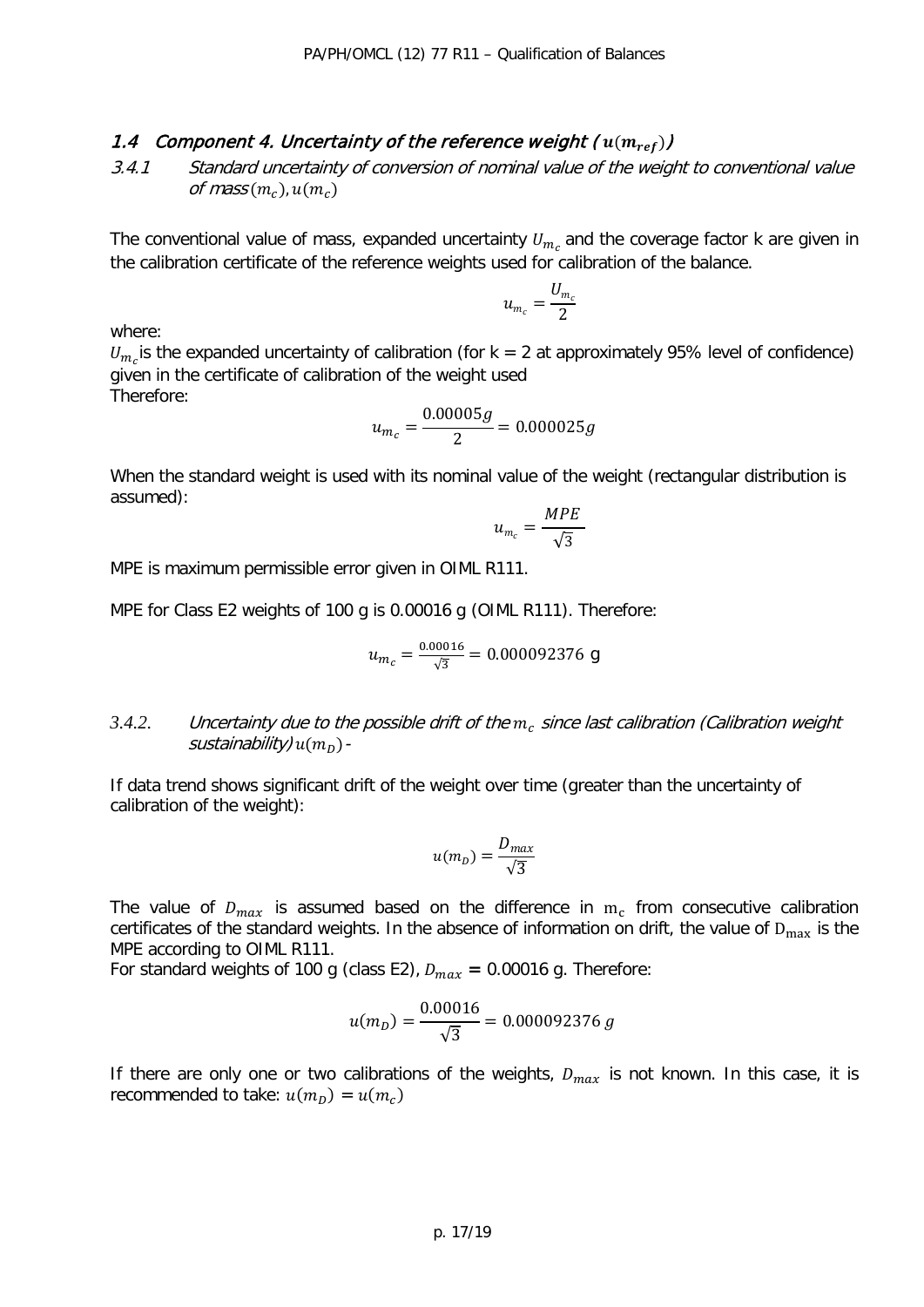#### 3.4.4. Uncertainty due to temperature difference  $u(m_{temn})$

Temperature variations can affect the response of the balance. The effect depends on the mass of the weight (m), variations of temperature during the calibration ( $\Delta T$ ) and on the sensitivity of the balance to temperature changes  $(C_i)$  provided by the manufacturer). The uncertainty can be calculated as follows:

$$
u(m_{temp}) = \frac{C \times \Delta T \times m}{\sqrt{3}}
$$

Or alternatively:

$$
u(m_{temp}) = \frac{\Delta m}{\sqrt{3}}
$$

 $\Delta m$ -depends on the known temperature difference  $\Delta T$  and mass of the standard weight (m), and is given in Appendix F, EURAMET calibration guide, 18, version 4.0.

This effect is relevant for weights of classes F1 and higher. Usually the weights are acclimatised according to Appendix F, EURAMET calibration guide, 18, version 4.0, so the effect of convection can be neglected in the estimation of combined uncertainty of calibration.

Standard uncertainty of reference weight ( $u^2(m_{ref})$ )

$$
u^{2}(m_{ref}) = u^{2}(m_{c}) + u^{2}(m_{D}) + u^{2}(m_{temp})
$$

If  $u^2(m_{temp})$  is neglected, then:

$$
u^2(m_{ref}) = \sqrt{u^2(m_c) + u^2(m_D)}
$$

 $u(m_{ref}) = \sqrt{0.000025^2 + 0.000092376^2} = \sqrt{0.0000000092 g}$  $u(m_{ref}) = 0.0000959g$ 

#### 4. Step 4. Calculation of Combined standard uncertainty and expanded uncertainty of the calibration of balance

The combined standard uncertainty of calibration of the balance  $u_c$  is:

$$
u_c^2 = u^2(I) + u^2(m_{ref})
$$

 $u^2(I)$ - standard uncertainty of indication  $u^2(m_{ref})$ - standard uncertainty of reference weight

Therefore:

$$
u_c = \sqrt{u^2(I) + u^2(m_{ref})} = \sqrt{0.000121^2 + 0.0000959^2} = 0.000154 g
$$

Expanded uncertainty (U), for  $k = 2$ , at approximately 95% level of confidence is:

$$
U=2\cdot u_c=0.00031\,g
$$